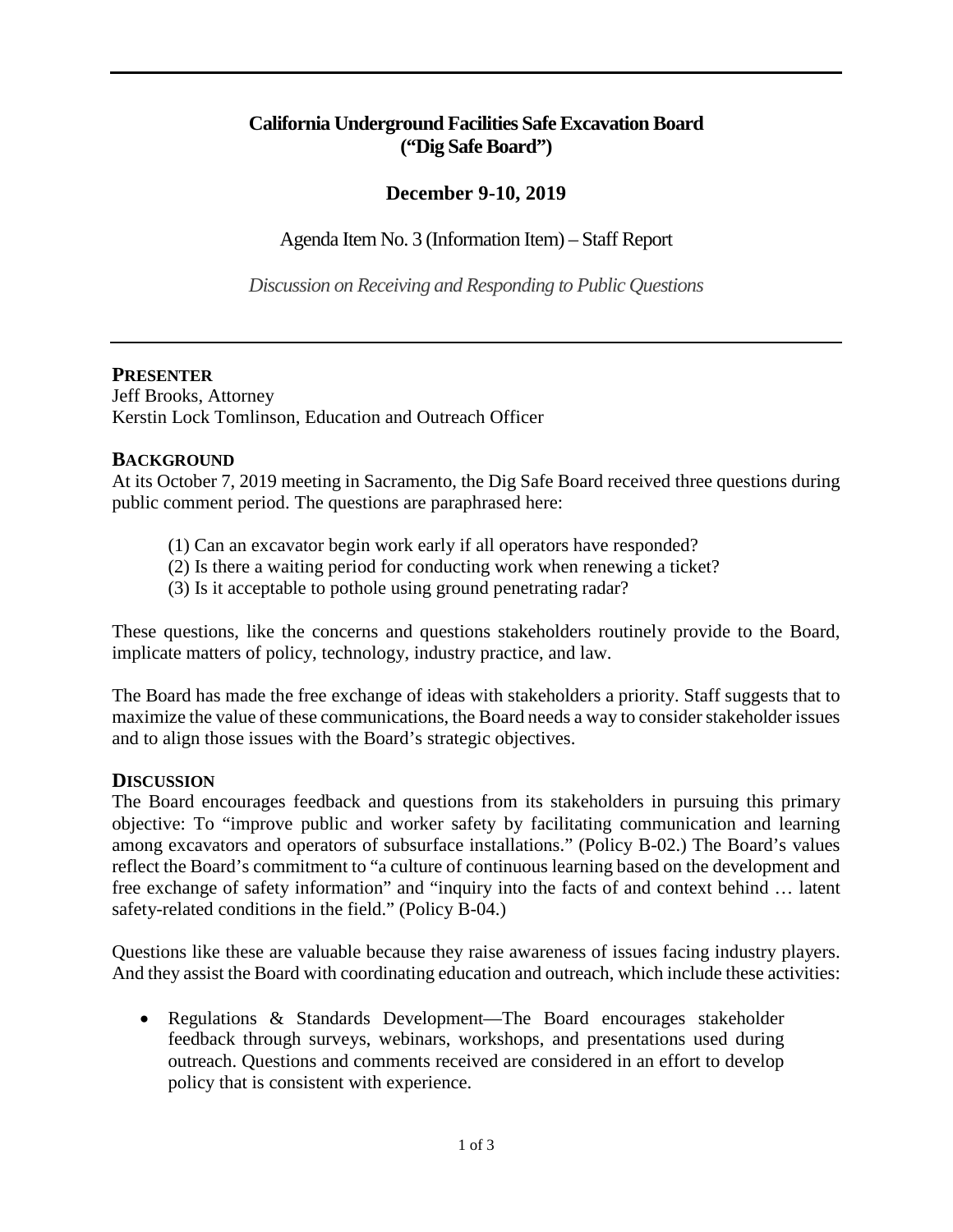- • Public Comment—Stakeholders are encouraged to share issues within the Board's jurisdiction that was not included on the agenda at the end of every Board meeting. Comments and questions received are recorded and considered by members and staff during strategic planning and regulation and standard development.
- opportunity to discuss any issues outside of the Board's work to meet its legislative requirements. Comments and questions received are discussed at one of the Board's • Open Forums—The Board offers an annual forum designed to give stakeholders an meetings in the Spring.
- Education & Outreach Meetings—The Board holds an annual Education and Outreach Meeting designed to understand the industry's existing education and outreach needs. Stakeholders are encouraged to discuss how to best coordinate existing efforts. Comments and questions received are recorded and considered by members and staff in the development of the Board's future education and outreach efforts.
- Formal Correspondence—The Board encourages stakeholders to provide feedback and ask questions via email or standard mail. Comments and questions received are recorded and considered by members and staff during strategic planning and regulation and standards development. In some cases, at the discretion of the Board, certain correspondence is presented at a meeting for discussion.

 The three questions may appear to be straightforward, but answering may require obtaining background information, clarification, and additional research. Finding answers, especially as applied to different situations, is not simple.

The information received through these avenues provides the Board with insight into problems and opportunities to work toward solutions. However, just as obtaining information requires resources, so too does acting on the information. Before the Board can take a position on a policy issue, interpret statute, adopt a regulation, develop a standard, or form an opinion about an industry practice, the Board needs to understand the factual, policy, and legal circumstances involved. That process will often require additional communication with affected stakeholders, research of policy and legal implications, collection and analysis of data, and discussion by the Board's members.

It is up to the Board to decide whether, and how, to act on any feedback it receives. And every decision will reflect a priority, if only in the dedication of resources to address one issue rather than another.

#### **RECOMMENDATION**

Staff recommends that the Board consider issues and stakeholder priorities in light of its strategic objectives so that it's best able to reach effective solutions.

The Board is considering these four strategic directions, as restated here, as a means by which to prioritize its efforts:

- (1) Improve compliance by reaching parties in effective ways;
- (2) Improve access to knowledge and understanding of buried infrastructure